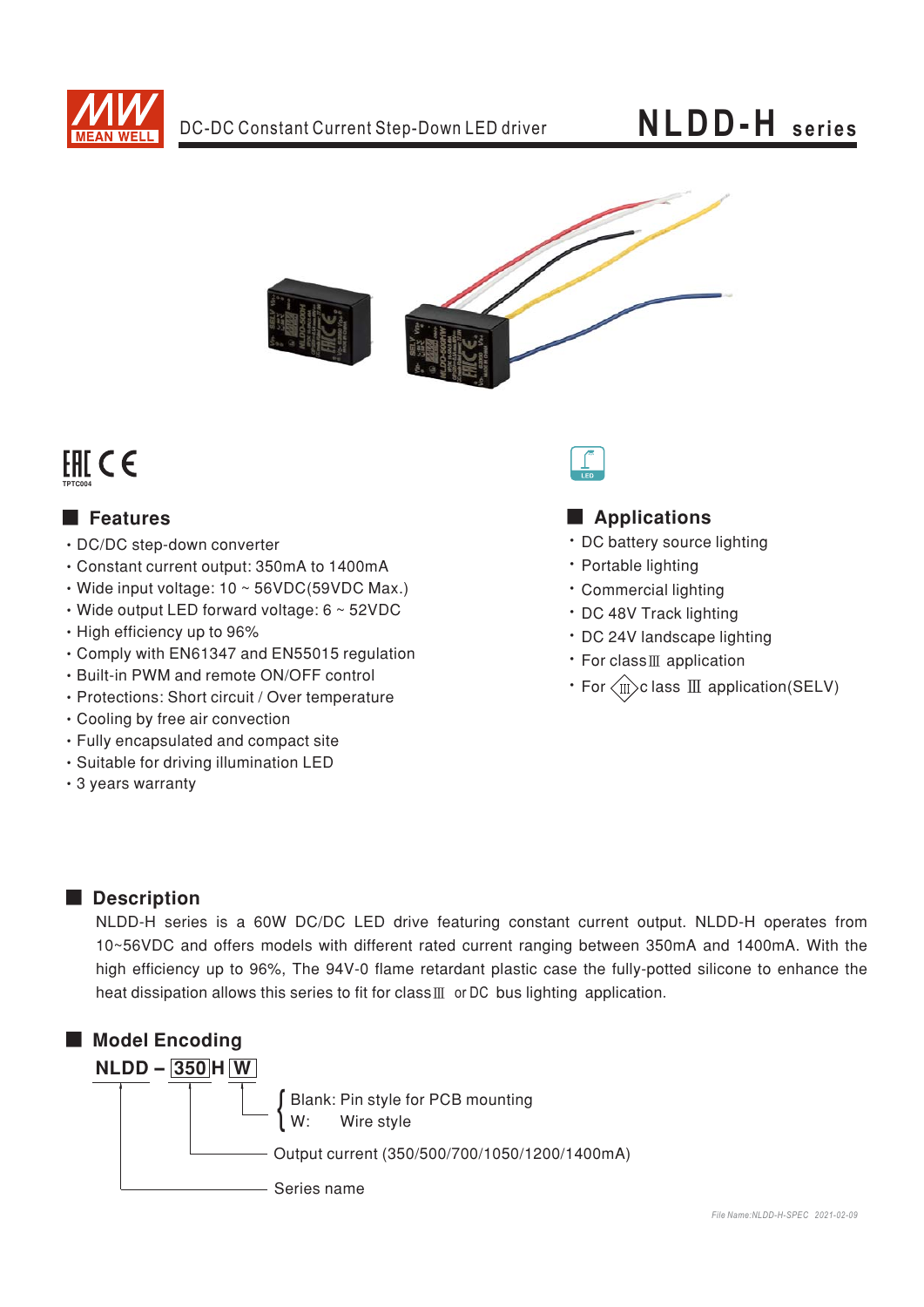

## **SPECIFICATION**

| ORDER NO.                                                                                                                                                                                                                                                                                                                                                                                                                                                                                                                                                                                                                                                                                                          |                                                          | $NLDD-350H$            | NLDD-500H                                                                                  | $NLDD-700H$ | NLDD-1050H | NLDD-1200H | <b>NLDD-1400H</b> |          |  |
|--------------------------------------------------------------------------------------------------------------------------------------------------------------------------------------------------------------------------------------------------------------------------------------------------------------------------------------------------------------------------------------------------------------------------------------------------------------------------------------------------------------------------------------------------------------------------------------------------------------------------------------------------------------------------------------------------------------------|----------------------------------------------------------|------------------------|--------------------------------------------------------------------------------------------|-------------|------------|------------|-------------------|----------|--|
| <b>CURRENT RANGE</b>                                                                                                                                                                                                                                                                                                                                                                                                                                                                                                                                                                                                                                                                                               |                                                          | 350mA                  | 500mA                                                                                      | 700mA       | 1050mA     | 1200mA     | 1400mA            |          |  |
|                                                                                                                                                                                                                                                                                                                                                                                                                                                                                                                                                                                                                                                                                                                    | <b>VOLTAGE RANGE</b>                                     |                        | Note.4 $6 \sim 52$ VDC<br>$6 - 46$ VDC                                                     |             |            |            |                   |          |  |
| <b>OUTPUT</b>                                                                                                                                                                                                                                                                                                                                                                                                                                                                                                                                                                                                                                                                                                      | <b>CURRENT ACCURACY (Typ.)</b>                           |                        | ±5% at 48VDC input                                                                         |             |            |            |                   |          |  |
|                                                                                                                                                                                                                                                                                                                                                                                                                                                                                                                                                                                                                                                                                                                    | RIPPLE & NOISE(max.) Note.2                              |                        | 150mVp-p                                                                                   | 150mVp-p    | 200mVp-p   | 350mVp-p   | 350mVp-p          | 350mVp-p |  |
|                                                                                                                                                                                                                                                                                                                                                                                                                                                                                                                                                                                                                                                                                                                    | <b>SWITCHING FREQENCY</b>                                |                        | 200KHz                                                                                     |             |            |            |                   |          |  |
|                                                                                                                                                                                                                                                                                                                                                                                                                                                                                                                                                                                                                                                                                                                    | <b>VOLTAGE RANGE</b>                                     |                        | $10 \sim 56$ VDC (59VDC Max.)                                                              |             |            |            |                   |          |  |
| <b>INPUT</b>                                                                                                                                                                                                                                                                                                                                                                                                                                                                                                                                                                                                                                                                                                       | <b>EFFICIENCY</b> (max.)                                 |                        | 96% at full load and 36VDC/48VDC input<br>95% at full load and 36VDC/48VDC input           |             |            |            |                   |          |  |
|                                                                                                                                                                                                                                                                                                                                                                                                                                                                                                                                                                                                                                                                                                                    | <b>DC CURRENT</b>                                        | Full load Note.3 350mA |                                                                                            | 490mA       | 700mA      | 1100mA     | 1200mA            | 1360mA   |  |
|                                                                                                                                                                                                                                                                                                                                                                                                                                                                                                                                                                                                                                                                                                                    |                                                          | No load                | 5 <sub>m</sub> A                                                                           |             |            |            |                   |          |  |
| <b>PWM</b>                                                                                                                                                                                                                                                                                                                                                                                                                                                                                                                                                                                                                                                                                                         | <b>REMOTE ON/OFF</b>                                     |                        | Leave open if not use                                                                      |             |            |            |                   |          |  |
|                                                                                                                                                                                                                                                                                                                                                                                                                                                                                                                                                                                                                                                                                                                    |                                                          |                        | Power ON with dimming: DIM $\sim$ -Vin > 2.5 $\sim$ 5VDC or open circuit                   |             |            |            |                   |          |  |
| <b>DIMMING</b><br>&                                                                                                                                                                                                                                                                                                                                                                                                                                                                                                                                                                                                                                                                                                |                                                          |                        | Power OFF : $DIM \sim -Vin < 0.8VDC$ or short                                              |             |            |            |                   |          |  |
| ON/OFF<br><b>CONTROL</b>                                                                                                                                                                                                                                                                                                                                                                                                                                                                                                                                                                                                                                                                                           | <b>PWM FREQUENCY</b>                                     |                        | $100 - 1$ KHz                                                                              |             |            |            |                   |          |  |
|                                                                                                                                                                                                                                                                                                                                                                                                                                                                                                                                                                                                                                                                                                                    | <b>QUIESCENT INPUT CURRENT</b><br>IN SHUTDOWN MODE(max.) |                        | 2mA at PWM dimming OFF at 48VDC input                                                      |             |            |            |                   |          |  |
|                                                                                                                                                                                                                                                                                                                                                                                                                                                                                                                                                                                                                                                                                                                    |                                                          |                        | Regulated at rated current                                                                 |             |            |            |                   |          |  |
|                                                                                                                                                                                                                                                                                                                                                                                                                                                                                                                                                                                                                                                                                                                    | <b>SHORT CIRCUIT</b>                                     |                        | Protection type: Can be continued, recovers automatically after fault condition is removed |             |            |            |                   |          |  |
| <b>PROTECTION</b>                                                                                                                                                                                                                                                                                                                                                                                                                                                                                                                                                                                                                                                                                                  | <b>OVER TEMPERATURE</b>                                  |                        | Ti 165 $\degree$ C typically(IC1) detect on main control IC                                |             |            |            |                   |          |  |
|                                                                                                                                                                                                                                                                                                                                                                                                                                                                                                                                                                                                                                                                                                                    |                                                          |                        | Protection type : Shut down, recovers automatically after temperature goes down            |             |            |            |                   |          |  |
|                                                                                                                                                                                                                                                                                                                                                                                                                                                                                                                                                                                                                                                                                                                    | <b>WORKING TEMP.</b>                                     |                        | $-40 \sim 50^{\circ}$ (Refer to derating curve)                                            |             |            |            |                   |          |  |
|                                                                                                                                                                                                                                                                                                                                                                                                                                                                                                                                                                                                                                                                                                                    | <b>WORKING HUMIDITY</b>                                  |                        | 20% ~ 90% RH non-condensing                                                                |             |            |            |                   |          |  |
|                                                                                                                                                                                                                                                                                                                                                                                                                                                                                                                                                                                                                                                                                                                    | <b>STORAGE TEMP., HUMIDITY</b>                           |                        | $-40 \sim +85^{\circ}$ C, 10 ~ 95% RH                                                      |             |            |            |                   |          |  |
| <b>ENVIRONMENT</b>                                                                                                                                                                                                                                                                                                                                                                                                                                                                                                                                                                                                                                                                                                 | <b>TEMP. COEFFICIENT</b>                                 |                        | ±0.03%/°C                                                                                  |             |            |            |                   |          |  |
|                                                                                                                                                                                                                                                                                                                                                                                                                                                                                                                                                                                                                                                                                                                    | <b>VIBRATION</b>                                         |                        | 10 ~ 500Hz, 2G 10min./1 cycle, period for 60min. each along X, Y, Z axes                   |             |            |            |                   |          |  |
|                                                                                                                                                                                                                                                                                                                                                                                                                                                                                                                                                                                                                                                                                                                    | OPERATING CASE TEMP. (max.) 90°C                         |                        |                                                                                            |             |            |            |                   |          |  |
|                                                                                                                                                                                                                                                                                                                                                                                                                                                                                                                                                                                                                                                                                                                    | <b>SAFETY STANDARDS</b>                                  |                        | IEC61347 and EAC TP TC004 approved                                                         |             |            |            |                   |          |  |
| <b>EMC</b>                                                                                                                                                                                                                                                                                                                                                                                                                                                                                                                                                                                                                                                                                                         | <b>EMC EMISSION</b>                                      |                        | Compliance to EN55015, EN61547                                                             |             |            |            |                   |          |  |
|                                                                                                                                                                                                                                                                                                                                                                                                                                                                                                                                                                                                                                                                                                                    | <b>EMC IMMUNITY</b>                                      |                        | Compliance to EN61000-4-2,3,4,6,8, light industry level, criteria A, EAC TP TC 020         |             |            |            |                   |          |  |
|                                                                                                                                                                                                                                                                                                                                                                                                                                                                                                                                                                                                                                                                                                                    | <b>MTBF</b>                                              |                        | 1000Khrs min. MIL-HDBK-217F (25°C)                                                         |             |            |            |                   |          |  |
| <b>OTHERS</b>                                                                                                                                                                                                                                                                                                                                                                                                                                                                                                                                                                                                                                                                                                      | <b>DIMENSION</b>                                         |                        | 32.1*20.5*12.5mm or 1.26"*0.8"*0.49" inch (L*W*H)                                          |             |            |            |                   |          |  |
|                                                                                                                                                                                                                                                                                                                                                                                                                                                                                                                                                                                                                                                                                                                    | <b>WEIGHT</b>                                            |                        | NLDD-H:15.6q; NLDD-HW:18q                                                                  |             |            |            |                   |          |  |
|                                                                                                                                                                                                                                                                                                                                                                                                                                                                                                                                                                                                                                                                                                                    | POTTING MATERIAL                                         |                        | Expoxy(UL94-V0)                                                                            |             |            |            |                   |          |  |
| 1. All parameters are specified at normal input(48VDC), rated load, 25°C 70% RH ambient.<br>2. Ripple & noise are measured at 20MHz by using a 12" twisted pair terminated with a 0.1µf capacitor.<br><b>NOTE</b><br>3. Test condition: 48 VDC input.<br>4. Output voltage will always step down by 4 volts from input DC voltage.<br>5. The output of NLDD-H should not be connected to the input of the same unit or output from other sources.<br>6. Need additional EMI filter to meet regulations of EMC conducted. Characteristics of EMI filter please refer to the table,<br>Guidance of additional filter.<br>7. Please refer to the warranty statement on MEAN WELL's website at http://www.meanwell.com |                                                          |                        |                                                                                            |             |            |            |                   |          |  |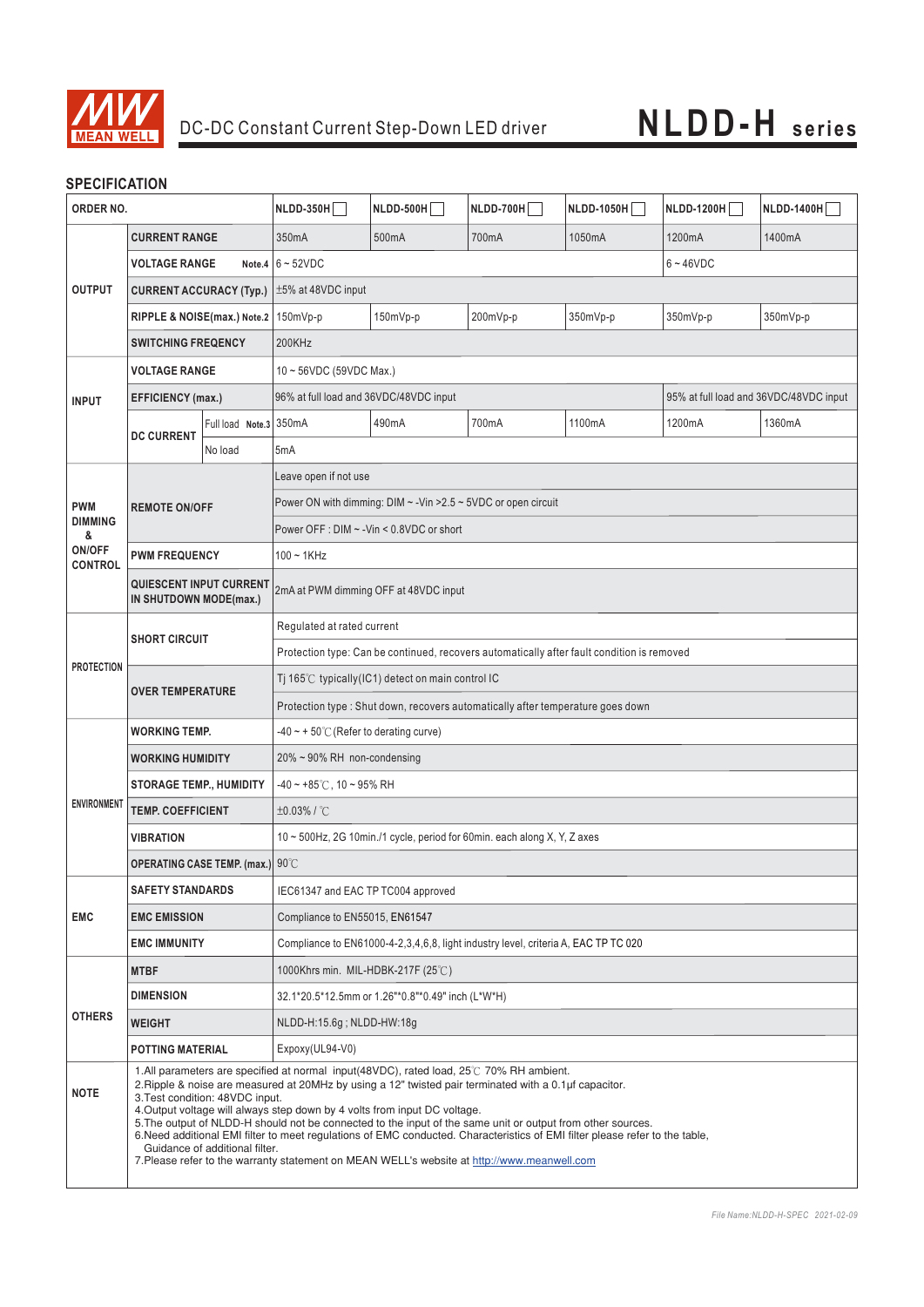

Unit: mm (inch)

## **Mechanical Specification**







**Pin No. Comment** Don't connect 1,2  $\overline{\phantom{a}}$ -Vin to -Vout

**Pin Configuration** 

|        |         | το -νουτ                                                 |  |  |
|--------|---------|----------------------------------------------------------|--|--|
| 11,12  | -Vout   | <b>LED</b> - Connection                                  |  |  |
| 13,14  | +Vout   | LED + Connection                                         |  |  |
| 22     | PWM DIM | ON/OFF and PWM<br>Dimming<br>(Leave open if<br>not used) |  |  |
| 23,24  | $+V$ in | <b>DC Supply</b>                                         |  |  |
| others | N.C     | No connection                                            |  |  |

NOTE: Pin tolerance  $\pm 0.05$ mm

## ◎ **Blank type(NLDD - 1200~1400H):**



**Pin No.** 23,24 others 1,2 11,12 13,14 21 +Vin N.C -Vin -Vout +Vout PWM DIM **Comment** DC Supply No connection Don't connect to -Vout LED - Connection LED + Connection ON/OFF and PWM Dimming (Leave open if not used)

NOTE: Pin tolerance  $\pm 0.05$ mm

## **-** ◎**W type(NLDD 350~1400HW):**



|                | Pin No.                   | Comment                                                  |  |  |
|----------------|---------------------------|----------------------------------------------------------|--|--|
| $\overline{2}$ | -Vin<br>(Black)           | Don't connect<br>to-Vout                                 |  |  |
| 11             | -Vout<br>(Blue)           | <b>LED</b> - Connection                                  |  |  |
| 14             | +Vout<br>(Yellow)         | LED + Connection                                         |  |  |
| 21             | <b>PWM DIM</b><br>(White) | ON/OFF and PWM<br>Dimming<br>(Leave open if<br>not used) |  |  |
| 23             | $+V$ in<br>(Red)          | DC Supply                                                |  |  |
| others         | N.C                       | No connection                                            |  |  |

### *File Name:NLDD-H-SPEC 2021-02-09*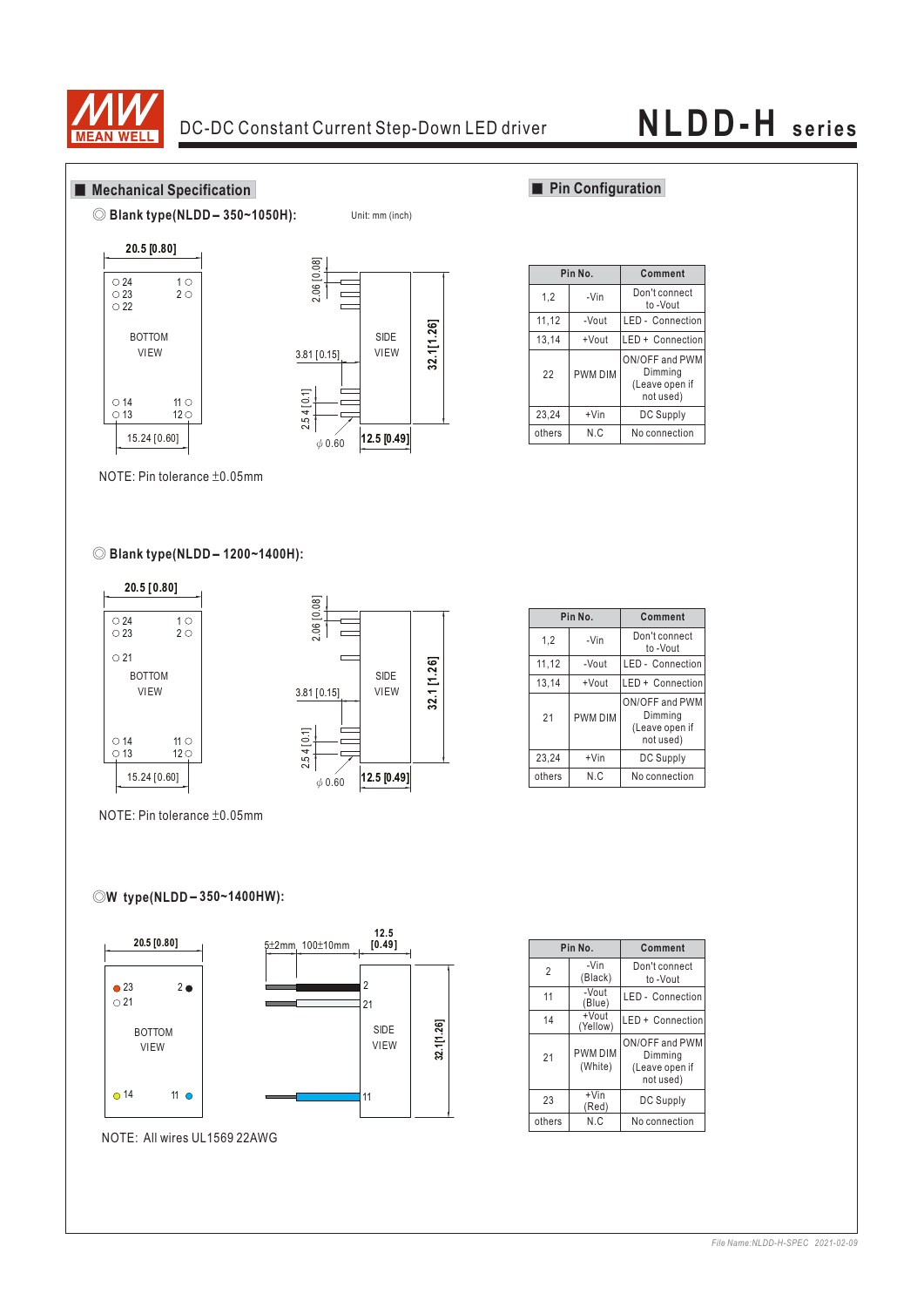

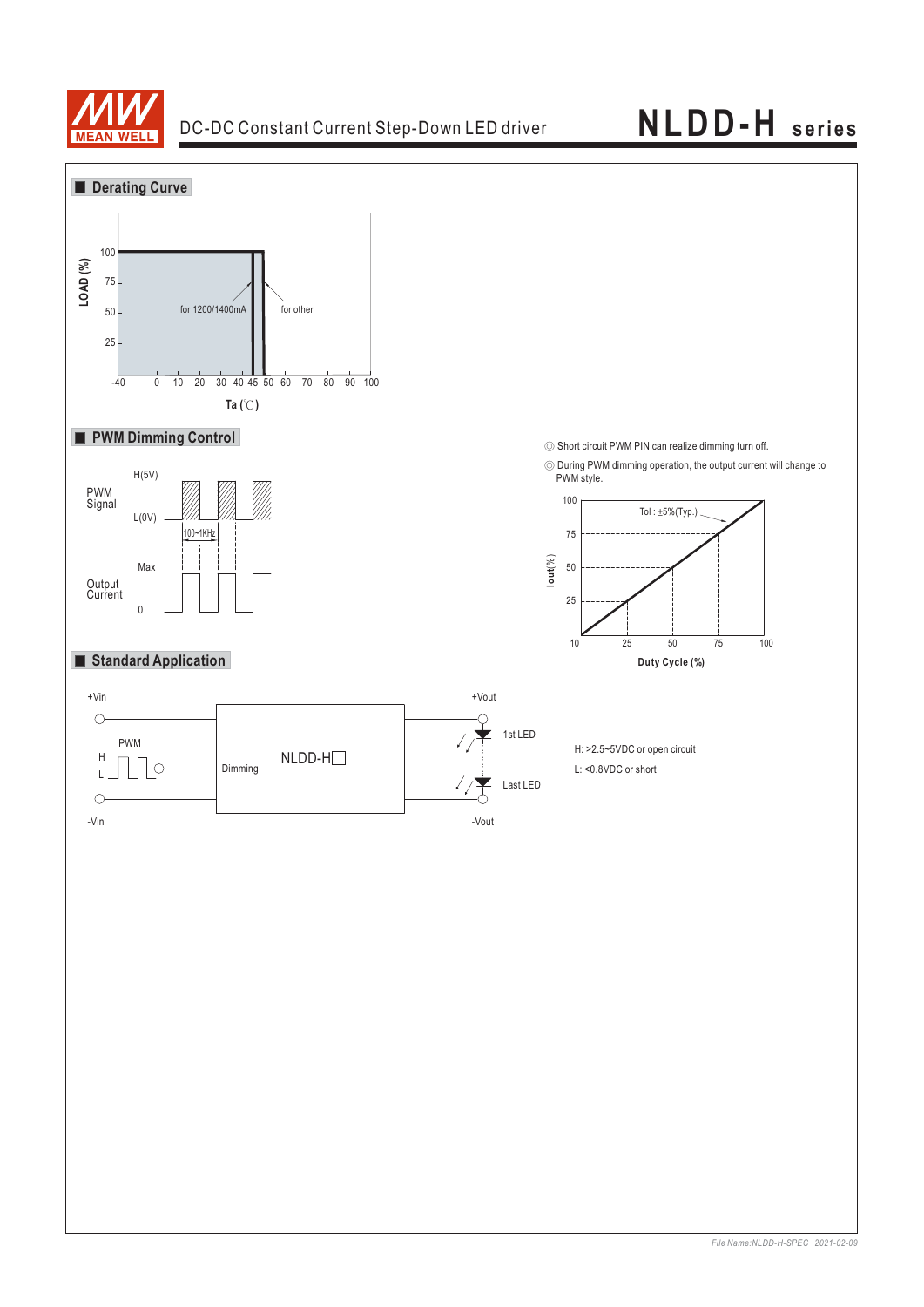